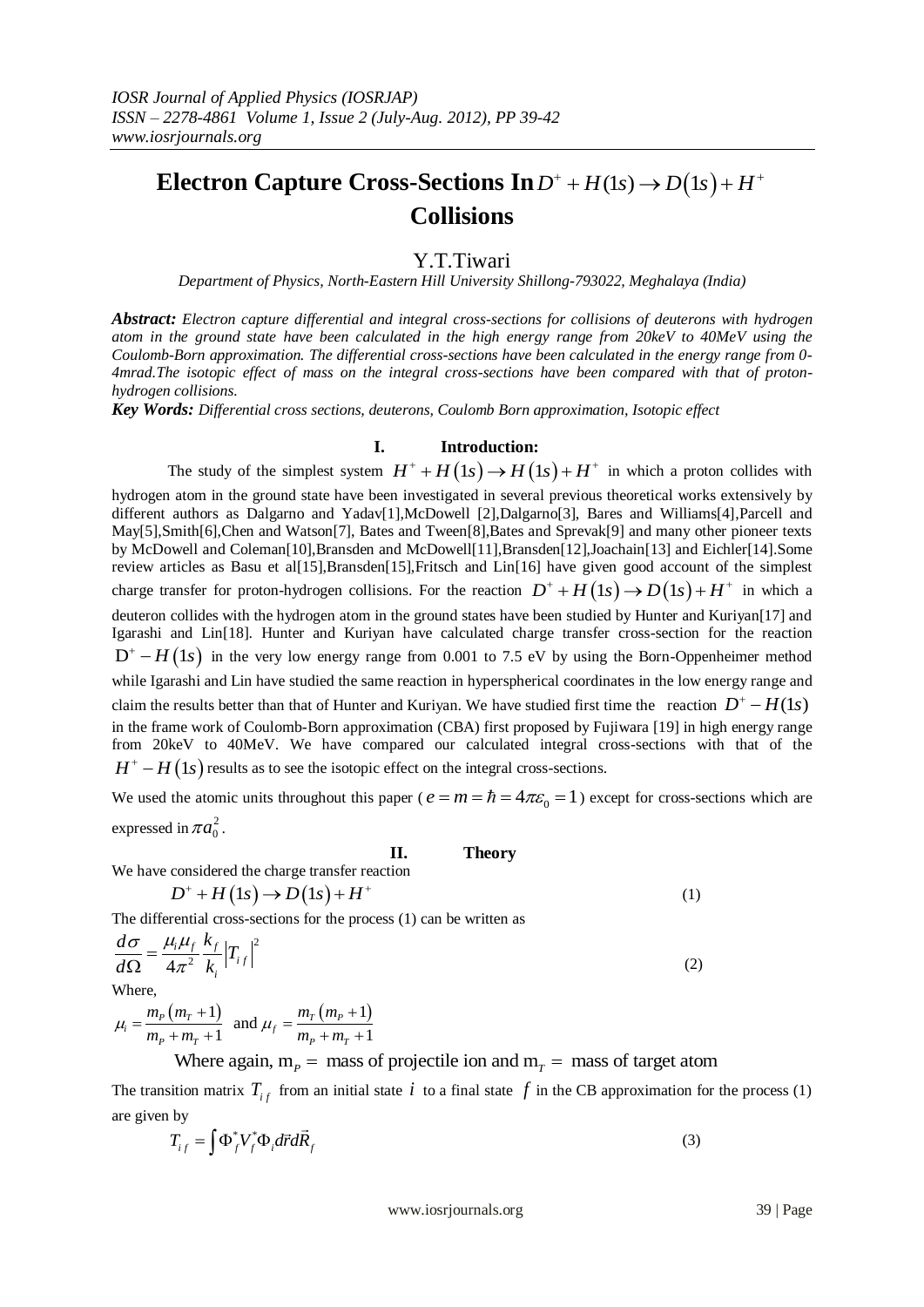Where  $\Phi_i$  and  $\Phi_f$  are the wave functions for the process (1) in the initial and final channels respectively and are given by

$$
\Phi_i = \phi_i(\vec{r}) \psi_i(\vec{R}_i)
$$
\n(4)

and

$$
\Phi_f = \phi_f(\vec{r}) \psi_f(\vec{R}) \tag{5}
$$

Where again,

 $\phi_i(\vec{r}\,') = \frac{1}{\sqrt{\pi}}e^{-S r_i}$  $S^{r_i}$  = wave function of the  $H$  -atom in its ground state in the initial channel  $(S = 1)$ 

 $\Phi_f(\vec{r}) = \frac{1}{\sqrt{r}} e^{-\beta r}$ π  $e^{-\beta r}$  = wave function of the deuterium atom in 1*s* state of the final channel  $(\beta = 1)$  $\varphi_i(R_i)$  $\overline{a}$  $=e^{i\vec{k}_i \cdot \vec{R}_i}$ 

$$
\varphi_i(R_i) = e^{ik_i \cdot R_i}
$$
 is a plane wave in the initial channel.  

$$
\varphi_f(\vec{R}_f) = e^{-\pi \alpha/2} \Gamma(1 - i\alpha) e^{i\vec{k}_f \cdot \vec{R}_f} {}_1F_1\left(i\alpha; -ik_f R_f - i\vec{k}_f \cdot \vec{R}_f\right)
$$
 is Coulomb wave

Where  $k_i$  and  $k_f$ are the momentum vectors in the initial and final channels respectively.

$$
\alpha = \frac{\mu_f}{\vec{k}_f}
$$
 is the repulsive Coulomb parameter and  ${}_{1}F_{1}(i\alpha; -ik_{f}R_{f} - i\vec{k}_{f} \cdot \vec{R}_{f})$  is the confluent hyper-

geometric function.

geometric function.  
\nNow the transition matrix element given in equation (3) will be  
\n
$$
T_{if} = \int d\vec{r} d\vec{R}_f e^{i(\vec{k}_i \cdot \vec{R}_i - \vec{k}_f \cdot \vec{R}_f)} \frac{e^{-S r_i}}{\sqrt{\pi}} e^{-\pi \alpha/2} \Gamma(1 + i\alpha) {}_{1}F_{1}(i\alpha; -ik_{f}R_{f} - i\vec{k}_{f} \cdot \vec{R}_{f})
$$
\n
$$
\times \left( -\frac{1}{r_i} \right) \frac{1}{\sqrt{\pi}} e^{-\beta r}
$$
\n
$$
T_{if} = \frac{1}{\pi} e^{-\pi \alpha/2} \Gamma(1 + i\alpha) \int d\vec{r} d\vec{R}_f e^{i(\vec{k}_i \cdot \vec{R}_i - \vec{k}_{f} \cdot \vec{R}_{f})} {}_{1}F_{1}(i\alpha; -ik_{f}R_{f} - i\vec{k}_{f} \cdot \vec{R}_{f}) e^{-\beta r} \times \left( -\frac{e^{-S r_i}}{r_i} \right) (6)
$$

$$
T_{if} = e^{-\pi \alpha/2} \Gamma(1 + i\alpha) I
$$
  
Where  

$$
I = \int d\vec{r} d\vec{R}_e e^{i(\vec{k}_i \cdot \vec{R}_i - \vec{k}_f \cdot \vec{R}_f)} \cdot F_1(i\alpha; -ik_e R_e - i\vec{k}_e \cdot \vec{R}_e) e^{-\beta r} \times \left(-\frac{e^{-S_i}}{\alpha}\right)
$$

Where

Where  
\n
$$
I = \int d\vec{r} d\vec{R}_f e^{i(\vec{k}_i \cdot \vec{R}_i - \vec{k}_f \cdot \vec{R}_f)} {}_1F_1\left(i\alpha; -ik_f R_f - i\vec{k}_f \cdot \vec{R}_f\right) e^{-\beta r} \times \left(-\frac{e^{-Sr_i}}{r_i}\right)
$$
\n
$$
\text{Integrating of equation (8) yields } \tag{8}
$$

Integration of equation (8) yields  
\n
$$
I = -\frac{4\pi}{\mu_a^6} \int_a^1 x dx \frac{1}{g^3} \frac{1}{\lambda} \frac{d}{d\lambda} \frac{1}{\lambda} \frac{d}{d\lambda} \frac{1}{\lambda} \frac{d}{d\lambda} \varphi(\lambda)
$$
\n(9)

Where

Where  
\n
$$
\varphi(\lambda) = \left(\frac{q^2 + \lambda^2}{2}\right)^{-i\alpha - 1} \left(\frac{q^2 + \lambda^2}{2} + \vec{k}_f \cdot \vec{q} - i\lambda k_f\right)^{i\alpha}
$$
\n
$$
g = x + \frac{1 - x}{\mu_a^2}, \quad \mu_a = \frac{m_p}{m_p + 1}
$$
\n(10)

Now the one dimensional integral from 0 to 1 in equation are done by using Gauss –Legendre quadrature by insuring divergence by increasing number of Gaussian points.

The total cross-sections are obtained by integrating the expressions in equation (2) as

www.iosrjournals.org 40 | Page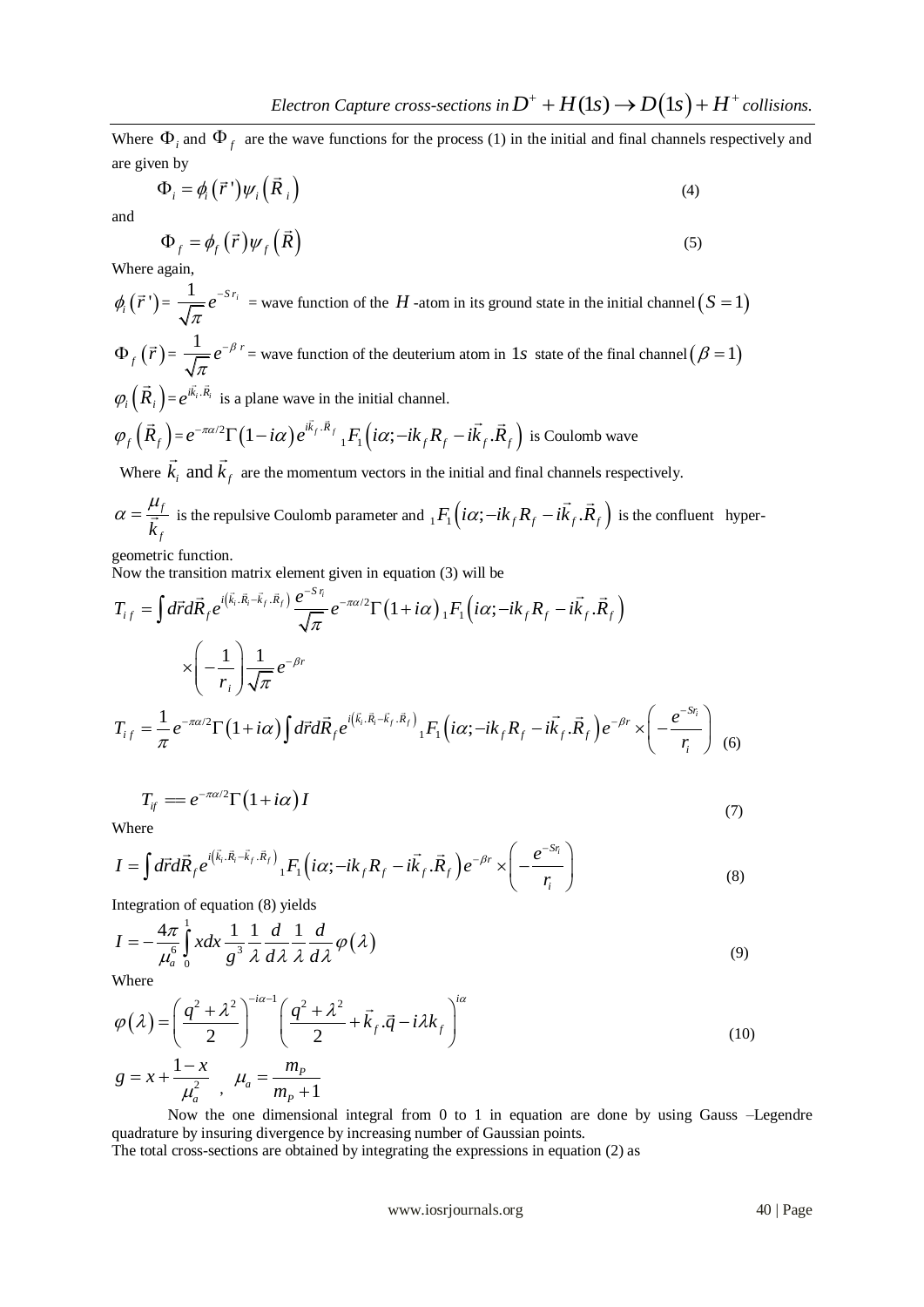$Electron~Capture~cross-sections~in D^{+} + H(1s) \rightarrow D\big(1s\big) + H^{+}~collisions.$ 

$$
\sigma = 2\pi \int_{0}^{\pi} \frac{d\sigma}{d\Omega} \sin \theta d\theta \tag{11}
$$

**III. Results and discussions:**

The integral cross-sections in the energy range from 20keV to 40MeV are given in the table. In the second column and third column, we have given the cross-sections for the reactions  $H^+ + H(1s) \rightarrow H(1s) + H^+$  and  $D^+ + H(1s) \rightarrow D(1s) + H^+$  respectively in the units of  $\pi a_0^2$ .

It is found that the cross-section for the  $D^+$  – H system is higher than the system  $H^+$  – H. Here it is to be noted that these differences are due to the isotopic mass.

Table:

I able:<br>Integral cross-sections for the process  $H^+ + H(1s) \to H(1s) + H^+$  and  $D^+ + H(1s) \to D(1s) + H^+$  in

| units of $\pi a_0^2$ are given. |                                       |                               |
|---------------------------------|---------------------------------------|-------------------------------|
| Energy in (keV)                 | $H^+ + H(1s) \rightarrow H(1s) + H^+$ | $D^+ + H(1s) \to D(1s) + H^+$ |
| 20                              | 4.873(0)                              | 1.066(1)                      |
| $\overline{25}$                 | 3.842(0)                              | 9.216(0)                      |
| $\overline{30}$                 | 3.012(0)                              | 7.797(0)                      |
| $\overline{40}$                 | 1.870(0)                              | 5.479(0)                      |
| $\overline{50}$                 | 1.192(0)                              | 3.861(0)                      |
| 60                              | $7.818(-1)$                           | 2.759(0)                      |
| 70                              | $5.266(-1)$                           | 2.005(0)                      |
| $\overline{80}$                 | $3.635(-1)$                           | 1.482(0)                      |
| 90                              | $2.564(-1)$                           | 1.112(0)                      |
| $\overline{100}$                | $1.844(-1)$                           | $8.4709(-1)$                  |
| 120                             | $1.004(-1)$                           | $5.104(-1)$                   |
| 150                             | $1.405(-1)$                           | $2.589(-1)$                   |
| 200                             | $1.429(-2)$                           | $9.821(-1)$                   |
| 250                             | $5.498(-3)$                           | $4.320(-2)$                   |
| $\overline{300}$                | $2.417(-3)$                           | $2.159(-2)$                   |
| 400                             | $6.179(-4)$                           | $6.372(-3)$                   |
| 500                             | $2.041(-4)$                           | $2.371(-3)$                   |
| $\overline{600}$                | $8.029(-5)$                           | $1.021(-3)$                   |
| 700                             | $3.586(-5)$                           | $4.90(-4)$                    |
| 800                             | $1.764(-5)$                           | $2.554(-4)$                   |
| 900                             | $9.360(-6)$                           | $1.422(-4)$                   |
| 1000                            | $5.280(-6)$                           | $8.349(-5)$                   |
| 2000                            | $1.098(-7)$                           | $2.142(-6)$                   |
| 3000                            | $1.075(-8)$                           | $2.275(-7)$                   |
| 4000                            | $2.030(-9)$                           | $4.495(-8)$                   |
| 5000                            | $5.519(-10)$                          | $1.261(-8)$                   |
| 6000                            | $1.891(-10)$                          | $4.435(-9)$                   |
| 7000                            | $7.614(-11)$                          | $1.825(-9)$                   |
| 8000                            | $3.453(-11)$                          | 8.431(-100                    |
| 9000                            | $1.717(-11)$                          | $4.257(-100)$                 |
| 10000                           | $9.194(-12)$                          | $2.306(-11)$                  |
| 15000                           | $8.459(-13)$                          | $2.146(-11)$                  |
| 20000                           | $1.609(-13)$                          | $3.944(-12)$                  |
| 25000                           | $4.514(-14)$                          | $1.063(-12)$                  |
| 30000                           | $1.603(-14)$                          | $3.666(-13)$                  |
| 35000                           | $6.657(-15)$                          | $1.500(-13)$                  |
| 40000                           | $3.090(-15)$                          | $6.958(-14)$                  |

In the table, integral cross-sections in units of  $\pi a_0^2$ . The numbers in brackets denote powers of the ten by which each entry should be multiplied.